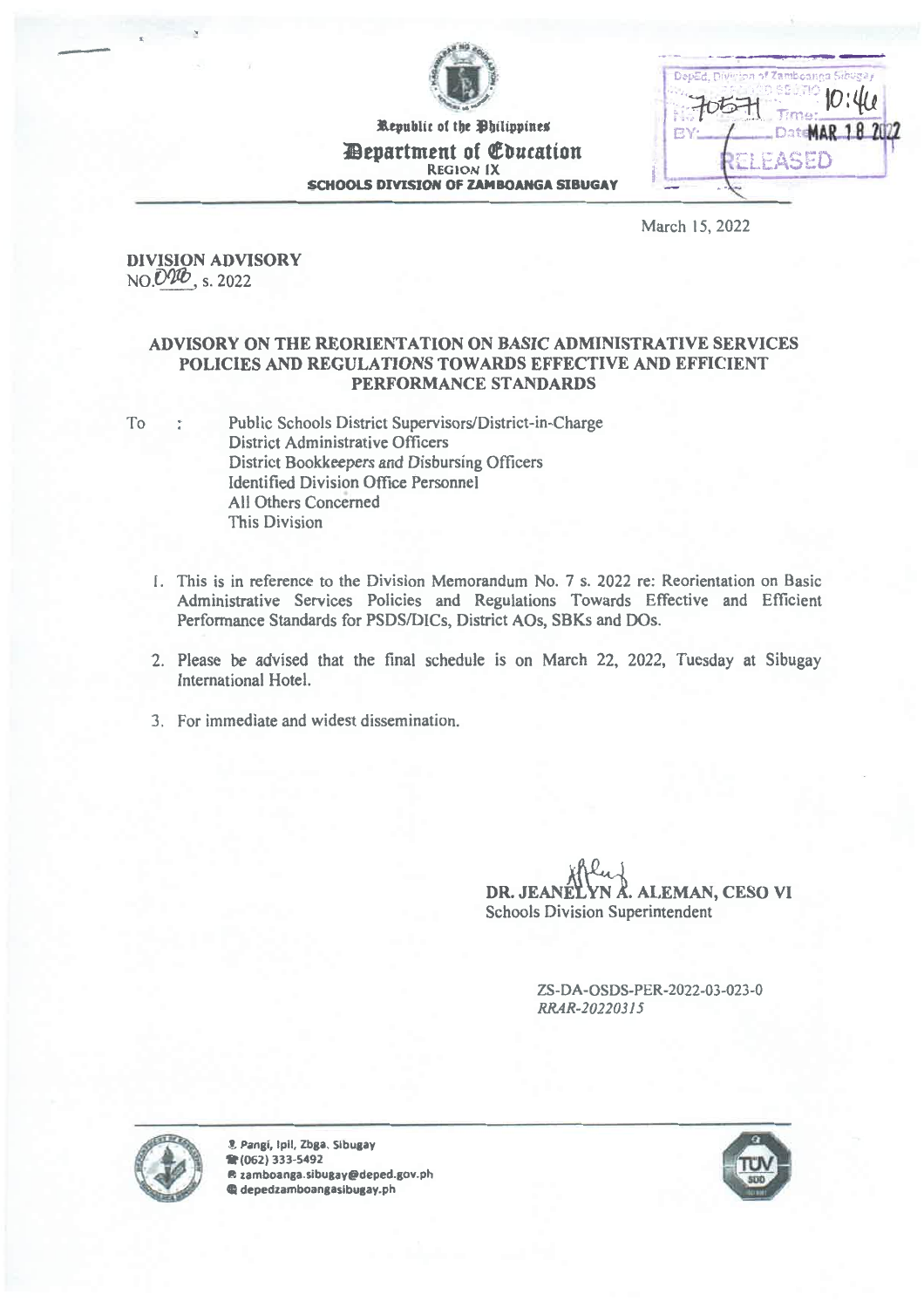

## Republic of the Philippines IlDepartment of Cbucation REGION IX SCHOOLS DIVISION OF ZAMBOANGA SIBUGAY

Annex A: Identified Participants

| Name                      | Position                     | <b>District</b>           |
|---------------------------|------------------------------|---------------------------|
| 1. CRUZ, MARIA S.         | <b>PSDS</b>                  | <b>ALICIA DISTRICT</b>    |
| 2. PAJEL, ROBINAIRE B.    | AO II                        | <b>ALICIA DISTRICT</b>    |
| 3. ALCALA, JOCELYN H.     | Senior Bookkeeper            | <b>ALICIA DISTRICT</b>    |
| 4. NAPIÑAS, SHALAINE      | <b>Disbursing Officer II</b> | <b>ALICIA DISTRICT</b>    |
| CLAIRE A.                 |                              |                           |
| 5. PAGAYON, SILVERIA P.   | $\overline{DIC}$             | <b>BUUG DISTRICT</b>      |
| 6. SILLE, MARVIN T.       | AO II                        | <b>BUUG DISTRICT</b>      |
| 7. GUIGUIE, MELANIE B.    | Senior Bookkeeper            | <b>BUUG DISTRICT</b>      |
| 8. DELOS REYES, EDEN R.   | Disbursing Officer II        | <b>BUUG DISTRICT</b>      |
| 9. ARQUILITA, SALVADOR D. | DIC                          | <b>DIPLAHAN DISTRICT</b>  |
| 10. GARGOLES, REDEN S.    | AO II                        | DIPLAHAN DISTRICT         |
| 11. YECLA, LORELIE B      | Senior Bookkeeper            | <b>DIPLAHAN DISTRICT</b>  |
| 12, RAVELO, ARNOLD JR B.  | Disbursing Officer II        | <b>DIPLAHAN DISTRICT</b>  |
| 13. SILVA, DENNIS D.      | <b>DIC</b>                   | <b>IMELDA DISTRICT</b>    |
| 14.ESPEDES, NIDA A.       | AO II                        | <b>IMELDA DISTRICT</b>    |
| 15. VEDRA, ARLYN E        | Senior Bookkeeper            | <b>IMELDA DISTRICT</b>    |
| 16. BALLESTA, MARICOR B   | Disbursing Officer II        | <b>IMELDA DISTRICT</b>    |
| 17. ACUESTA, HOPE R.      | <b>PSDS</b>                  | <b>IPIL DISTRICT</b>      |
| 18. MORALES, RUBY         | AO II                        | <b>IPIL DISTRICT</b>      |
| ROSALIE C.                |                              |                           |
| 19. SARMIENTO, MARGIE     | Senior Bookkeeper            | <b>IPIL DISTRICT</b>      |
| ANN A.                    |                              |                           |
| 20. TRIAMBULO, JAMES      | Disbursing Officer II        | <b>IPIL DISTRICT</b>      |
| PETER N.                  |                              |                           |
| 21.CABRERA, VIRGINIA D    | <b>PSDS</b>                  | <b>KABASALAN DISTRICT</b> |
| 22.CASTILLARE JR.,        | AO II                        | <b>KABASALAN DISTRICT</b> |
| ALEJANDRO B.              |                              |                           |
| 23.SAMBALOD, JUDITH D     | Senior Bookkeeper            | <b>KABASALAN DISTRICT</b> |
| 24 PATRICIO, CHARYL P     | Disbursing Officer II        | <b>KABASALAN DISTRICT</b> |
| 25. CALONGE, ANASTACIO    | <b>DIC</b>                   | <b>MABUHAY DISTRICT</b>   |
| $C_{\cdot}$               |                              |                           |
| 26. SOBRETODO,            | AO II                        | <b>MABUHAY DISTRICT</b>   |
| MAMERTO JR. A.            |                              |                           |
| 27. LIABADO, NARCISA D.   | Senior Bookkeeper            | <b>MABUHAY DISTRICT</b>   |
| 28 DE GUZMAN, KISSY C.    | Disbursing Officer II        | <b>MABUHAY DISTRICT</b>   |
| 29. BATAN, MEISHEL P.     | DIC                          | MALANGAS DISTRICT         |
| 30. ISONG, CHERRY MAE S   | AO II                        | MALANGAS DISTRICT         |
| 31. TINACO, MARY JOY A    | Senior Bookkeeper            | <b>MALANGAS DISTRICT</b>  |
| 32. MARCOS, SHEENA B      | Disbursing Officer II        | <b>MALANGAS DISTRICT</b>  |
| 33. UNITO, LILIA C        | <b>PSDS</b>                  | NAGA DISTRICT             |



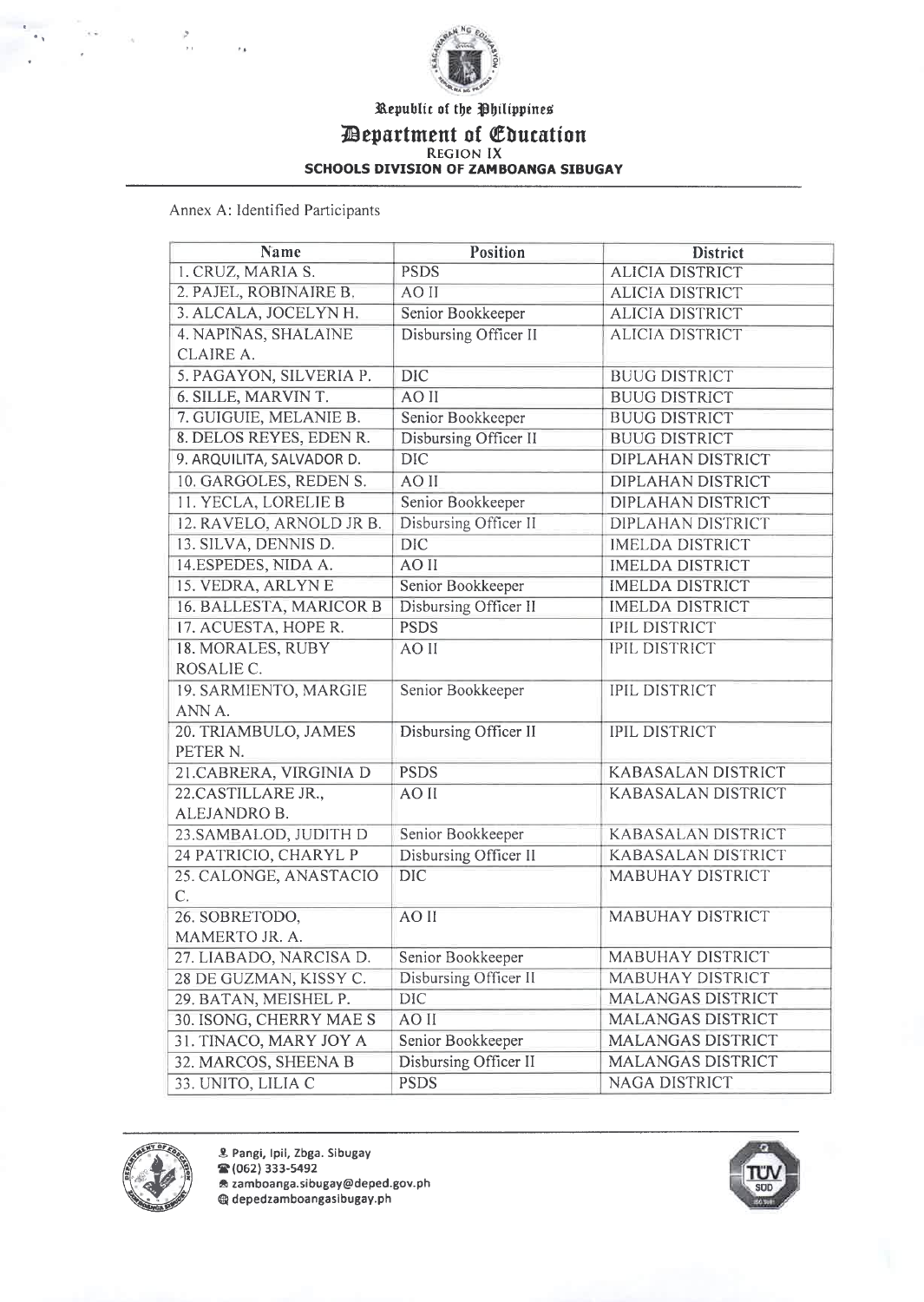

## Republic of the fhilippineu Mepartment of Cbucation REGION IX SCHOOLS DIVISION OF ZAMBOANGA SIBUGAY

| 34. SANNIE, SHERRY       | AO II                 | <b>NAGA DISTRICT</b>     |
|--------------------------|-----------------------|--------------------------|
| NIEZA N.                 |                       |                          |
| 35. TEJAMO, MICHELLE J   | Senior Bookkeeper     | NAGA DISTRICT            |
| 36ANINION, GLENDA O      | Disbursing Officer II | NAGA DISTRICT            |
| 37. TEMPORADA, JOSYN C   | <b>DIC</b>            | OLUTANGA DISTRICT        |
| 38.BRAZIL, MARYROSE T    | AO II                 | OLUTANGA DISTRICT        |
| 39. TEMPORADA, NELL V    | Senior Bookkeeper     | OLUTANGA DISTRICT        |
| 40.CASIL, NENITA D       | Disbursing Officer II | <b>OLUTANGA DISTRICT</b> |
| 41.ACOTANZA, MARDIE A    | <b>PSDS</b>           | PAYAO DISTRICT           |
| 42. USOP, ABDILLAH D     | AO II                 | PAYAO DISTRICT           |
| 43. MIPARANUM, MARIA FE  | Senior Bookkeeper     | PAYAO DISTRICT           |
| A.                       |                       |                          |
| 44. VICENTE, JOHNNY G    | Disbursing Officer II | PAYAO DISTRICT           |
| 45.GUMANDAO, ANTONIA     | <b>DIC</b>            | R. TLIM DISTRICT         |
| S                        |                       |                          |
| 46. CHIONG, SITTIMINNA S | AO II                 | R. TLIM DISTRICT         |
| 47.ENDONG, MELODY T      | Senior Bookkeeper     | R. TLIM DISTRICT         |
| 48.BACATAN, ANNIELOISE   | Disbursing Officer II | R. TLIM DISTRICT         |
| H.                       |                       |                          |
| 49. WOOTON, ROSANA A.    | <b>PSDS</b>           | <b>SIAY DISTRICT</b>     |
| 50. DELOS REYES, JENETTE | AO II                 | <b>SIAY DISTRICT</b>     |
| G.                       |                       |                          |
| 51. MAGHANOY, PHOEBE C.  | Senior Bookkeeper     | <b>SIAY DISTRICT</b>     |
| 52.SAMSON, AIFE MAE C    | Disbursing Officer II | <b>SIAY DISTRICT</b>     |
| 53.CASTRO, JOSEPH SR A   | <b>PSDS</b>           | <b>TALUSAN DISTRICT</b>  |
| 54. NAPIGKIT, KENT M     | AO II                 | <b>TALUSAN DISTRICT</b>  |
| 55.SUPITER, DANILO JR C. | Senior Bookkeeper     | <b>TALUSAN DISTRICT</b>  |
| 56. HIVA, ALONA P.       | Disbursing Officer II | <b>TALUSAN DISTRICT</b>  |
| 57. CHIO, MARILOU B.     | <b>PSDS</b>           | <b>TITAY DISTRICT</b>    |
| 58. TUBOG, ANA LISA M.   | AO II                 | <b>TITAY DISTRICT</b>    |
| 59. OLAM, HAROLD V.      | Senior Bookkeeper     | <b>TITAY DISTRICT</b>    |
| 60. CALA, NICKEL R.      | Disbursing Officer II | <b>TITAY DISTRICT</b>    |
| 61. SENTURIAS, GAYO T.   | <b>DIC</b>            | TUNGAWAN DISTRICT        |
| 62. SAN JUAN, MARNIE T.  | AO II                 | TUNGAWAN DISTRICT        |
| 63. GAYACAO, MYRA A.     | Senior Bookkeeper     | TUNGAWAN DISTRICT        |
| 64. AUZA, JOCELYN        | Disbursing Officer II | TUNGAWAN DISTRICT        |
| <b>Division Office</b>   |                       |                          |
| 1. ALEMAN, JEANELYN A    | <b>SDS</b>            | <b>SDO</b>               |
| 2. SANTISAS, AURELIO A.  | $OIC - SDS$           | <b>ASDS</b>              |
| 3. GARCIA, ALMA          | SEPS-HRD              | <b>HRD</b>               |
| <b>FRAULEIN</b>          |                       |                          |
| 4. MARIQUIT, DARIA GAY   | EPS-HRD               | <b>HRD</b>               |
| 5. JUGNO, GRACE R        | AO <sub>V</sub>       | Admin                    |



 $\overline{K_{\rm N}}$  and

 $\bar{c}$ 

 $\sim$   $\alpha$ 

Pangi, Ipil, Zbga. Sibugay  $\mathbf{R}(062)$  333-5492 A zamboanga.sibugay@deped.gov.ph depedzamboangasibugay.ph

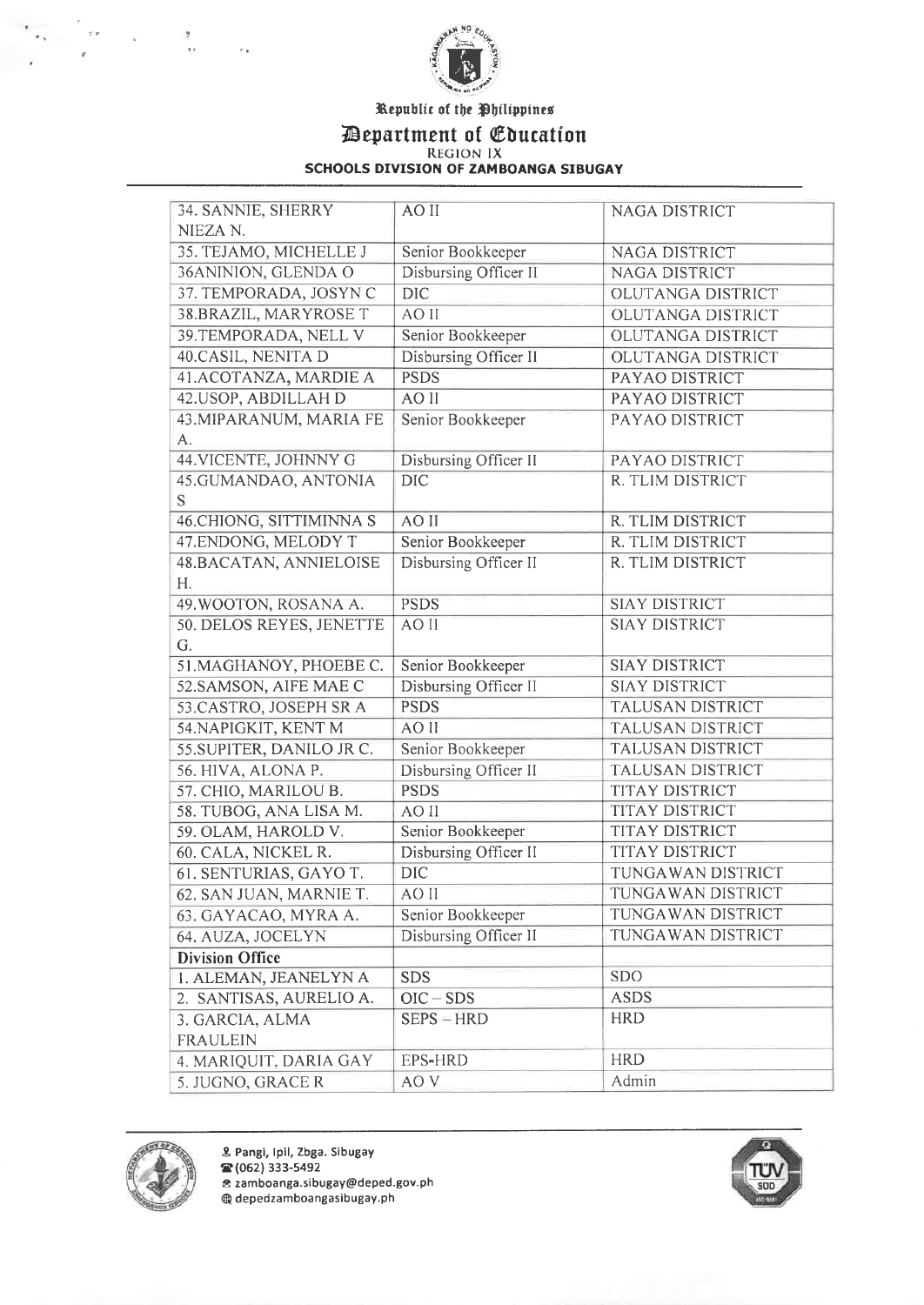

Republic of the Philippines

**EXECUTE IN EXAMPLE 15 APPRAMENT OF SCHOOLS DIVISION OF ZAMBOANGA SIBUGAY** 

| 6. RAMOS, RENZ ROY A    | AO IV                 | Personnel     |
|-------------------------|-----------------------|---------------|
| 7. SAN DIEGO, ROSALIE F | AO II                 | Personnel     |
| 8.CAPITO, IVY A         | AO II                 | Personnel     |
| 9.BUCAYAN, JOSHUA       | AO II                 | Personnel     |
| MARCO A.                |                       |               |
| 10. GUSTILO, ROMMEL L   | AO II                 | Personnel     |
| 11. LA PLANA, JOCELYN E | AA III                | Personnel     |
| 12.LAQUE, MARIA LIVIE A | <b>AO IV</b>          | Records       |
| 13.DUPO, MANUELITA M    | AO II                 | Records       |
| 14. RODRIGO, VIVIANS    | AO II                 | Records       |
| 15.NASSAIE, RHEEZA I    | <b>AO IV</b>          | Supply        |
| 16. LINDET, RADZME H    | AA III                | Supply        |
| 17.CENABRE, FRANCISCO   | AA III                | Supply        |
| <b>LLOYDP</b>           |                       |               |
| 18. DANO, RYAN B        | AO IV                 | Cash          |
| 19. LIBERATO, ROVIE     | AO II                 | Cash          |
| <b>LIZETTE G</b>        |                       |               |
| 20. CABILIN, ANALIZA    | AA III                | Cash          |
| 21. MASCARINA, MARIA    | AO <sub>V</sub>       | <b>Budget</b> |
| <b>AYLENE C</b>         |                       |               |
| 22. DUMAJEL, SHERMIE D  | AA III                | <b>Budget</b> |
| 23. LAGROMA, MARY       | <b>ACCOUNTANT III</b> | Accounting    |
| <b>BENETH G</b>         |                       |               |
| 24. MAQUINTURA, FREBIE  | AO II                 | Accounting    |
| $\mathbf{J}$            |                       |               |
| 25. PRESNO, DECILYNO    | AA III                | Accounting    |
| 26. CADUNGOG, JEKYL L D | <b>ITO I</b>          | ICT           |
| 27. MODILLAS, JOHNLERY  | $T-II$                | ICT           |
| <b>MHER B</b>           |                       |               |



 $\sigma_{\rm eff}$ 

 $\overline{\mathbf{r}}$ 

 $\mathbf{g}^{\mathrm{max}}$